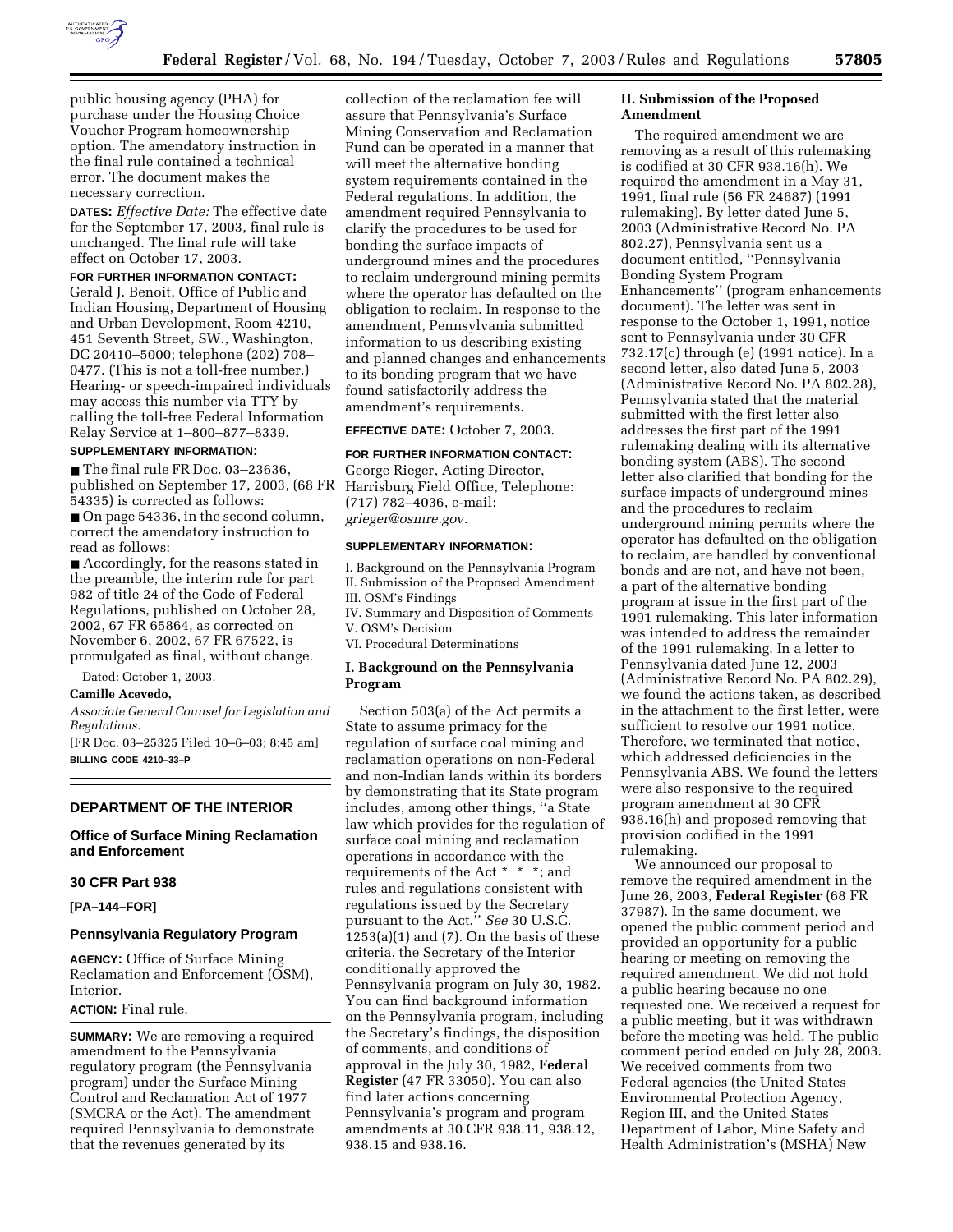Stanton and Wilkes-Barre Offices). We also received comments from Citizens for Pennsylvania's Future (PennFuture) and the Pennsylvania Coal Association (PCA).

## **III. OSM's Findings**

Following are the findings we made concerning removing the required amendment under SMCRA and the Federal regulations at 30 CFR 732.15 and 732.17. We are removing the required amendment at 30 CFR 938.16(h).

As we noted in our proposed rulemaking concerning removal of 30 CFR 938.16(h), our oversight activities had determined that Pennsylvania's ABS contained unfunded reclamation liabilities for backfilling, grading, and revegetation. In addition, our oversight determined that the ABS was financially incapable of abating or treating pollutional discharges from bond forfeiture sites. In the 1991 notice, we notified Pennsylvania of these deficiencies. In the course of approving a proposed program amendment to the Pennsylvania regulatory program in the 1991 rulemaking, we imposed the required amendment codified at 30 CFR 938.16(h). That amendment required Pennsylvania to demonstrate that the revenues generated by its collection of the reclamation fee will assure that its Surface Mining Conservation and Reclamation Fund (Fund) can be operated in a manner that will meet the ABS requirements contained in the Federal regulations. In addition, the amendment required Pennsylvania to clarify the procedures to be used for bonding the surface impacts of underground mines and the procedures to reclaim underground mining permits where the operator has defaulted on the obligation to reclaim. The 1991 notice stated that Pennsylvania's ABS was no longer in conformance with Federal requirements and mandated that Pennsylvania propose amendments or descriptions of amendments to address the identified deficiencies. Thus, the 1991 notice addressed the same issue covered by the 1991 rulemaking.

In the June 5, 2003, letter the Pennsylvania Department of Environmental Protection (PADEP) responded to the deficiencies noted in our 1991 notice by sending us the program enhancements document. This document, jointly prepared by OSM and PADEP, explains steps that Pennsylvania has taken, and plans to take, to assure appropriate bonding for both land reclamation and postmining discharge treatment on existing active/ inactive permits and forfeited sites. In our June 12, 2003, letter to PADEP, we

indicated that the actions taken by Pennsylvania, as described in its June 5, 2003, letter, were sufficient to resolve the 1991 notice. Because we have completed our administrative decision terminating the 1991 notice as a separate and distinct action not subject to the public notice and review procedures governing this rulemaking, we will not respond to comments on terminating that action in this rulemaking.

The purpose of our June 26, 2003, proposed rule was to seek public comment on whether Pennsylvania's actions taken in response to the 1991 notice were sufficient to remove the required amendment at 30 CFR 938.16(h) imposed in the 1991 rulemaking. In that rulemaking, we required the amendment as a result of our review of changes Pennsylvania made to its program at 25 Pa. Code 86.17 which describes Pennsylvania's permit and reclamation fees. In the 1991 rulemaking, we indicated that the proposed revisions raised questions concerning the ability of Pennsylvania's ABS to meet the requirements of 30 CFR 800.11(e) (56 FR at 24689). We also required information from Pennsylvania that would demonstrate that the revenues generated by the collection of the reclamation fee are sufficient.

The requirement was generated because of our uncertainty that the Fund could be operated in a manner that will meet the ABS requirements of 30 CFR 800.11(e). Our uncertainty resulted from information Pennsylvania reported that an analysis of the solvency of the Fund for 1989 and 1990 showed a deficit in both years. In addition, our review of proposed revisions to 25 Pa. Code 86.17 left questions as to the procedures to be used for bonding the surface impacts of underground mines and the procedures to reclaim underground mining permits where the operator has defaulted on the obligation to reclaim. We were uncertain about the relationship of the ABS and fees collected under 25 Pa. Code 86.17 to the reclamation of underground mining permits where bonds were forfeited.

The June 5, 2003, PADEP submission provides a complete description of ongoing and planned activities that address the issues that formed the basis for 30 CFR 938.16(h). Those activities include: (1) The appropriation of \$5.5 million for land reclamation, (2) Continued collection of the permit fee at 25 Pa. Code 86.17(e), (3) Requiring new permits to post conventional bonds and requiring existing active/inactive permits to replace ABS coverage with conventional bonds, and (4) The targeting of significant resources

through a number of financial, and reclamation mechanisms at discharges on current primacy forfeitures covered by the ABS.

After careful consideration of the comments we received, we have found that the actions taken, as described in the June 5, 2003, submission, including Pennsylvania's shift from an ABS to conventional bonds, adequately address the requirements of 30 CFR 938.16(h). Pennsylvania's conversion from the ABS to full cost bonding, renders moot that portion of the required amendment concerned with the solvency of the Fund. Also, the clarification that bonding for the surface effects of underground mining has not been a part of the Fund and has been (and will continue to be) handled by conventional bonds is sufficient to address the remainder of the required amendment. Therefore, 30 CFR 938.16(h) is being removed.

## **IV. Summary and Disposition of Comments**

### *Public Comments*

We asked for public comments on the amendment (Administrative Record No. PA 802.31), and received responses from PennFuture and PCA. We will first discuss the PennFuture comments and then the comments from PCA.

At the outset, however, we wish to clarify the scope of the subject matter for which we requested comments, particularly as it relates to satisfaction of the first portion of the 1991 rulemaking. In the June 26, 2003, **Federal Register** Notice announcing our intention to consider the removal of the required amendment at 30 CFR 938.16(h), we noted that the 1991 notice ''dealt with the same subject matter, *i.e.*, the solvency of the State's Surface Mining Conservation and Reclamation Fund, as does the first portion of \* \* \* 30 CFR 938.16(h).'' We stated further that:

Since we are now satisfied that the State's bonding program enhancements adequately address our concerns about the ability of the bonding program to ensure the completion of the reclamation plans for all operations on which the operators default on their obligations to reclaim, we are proposing the removal of the first portion of 30 CFR 938.16(h). 68 FR at 37988.

We then clarified the scope of the opportunity to comment as follows:

We are seeking your comments on whether OSM should consider the information submitted by Pennsylvania sufficient to satisfy the required amendment at 30 CFR 938.16(h). Because we decided on June 12, 2003, that PADEP's bonding program enhancements satisfy the concerns expressed in our October 1, 1991, Part 732 Notification Letter, we are not seeking comments on the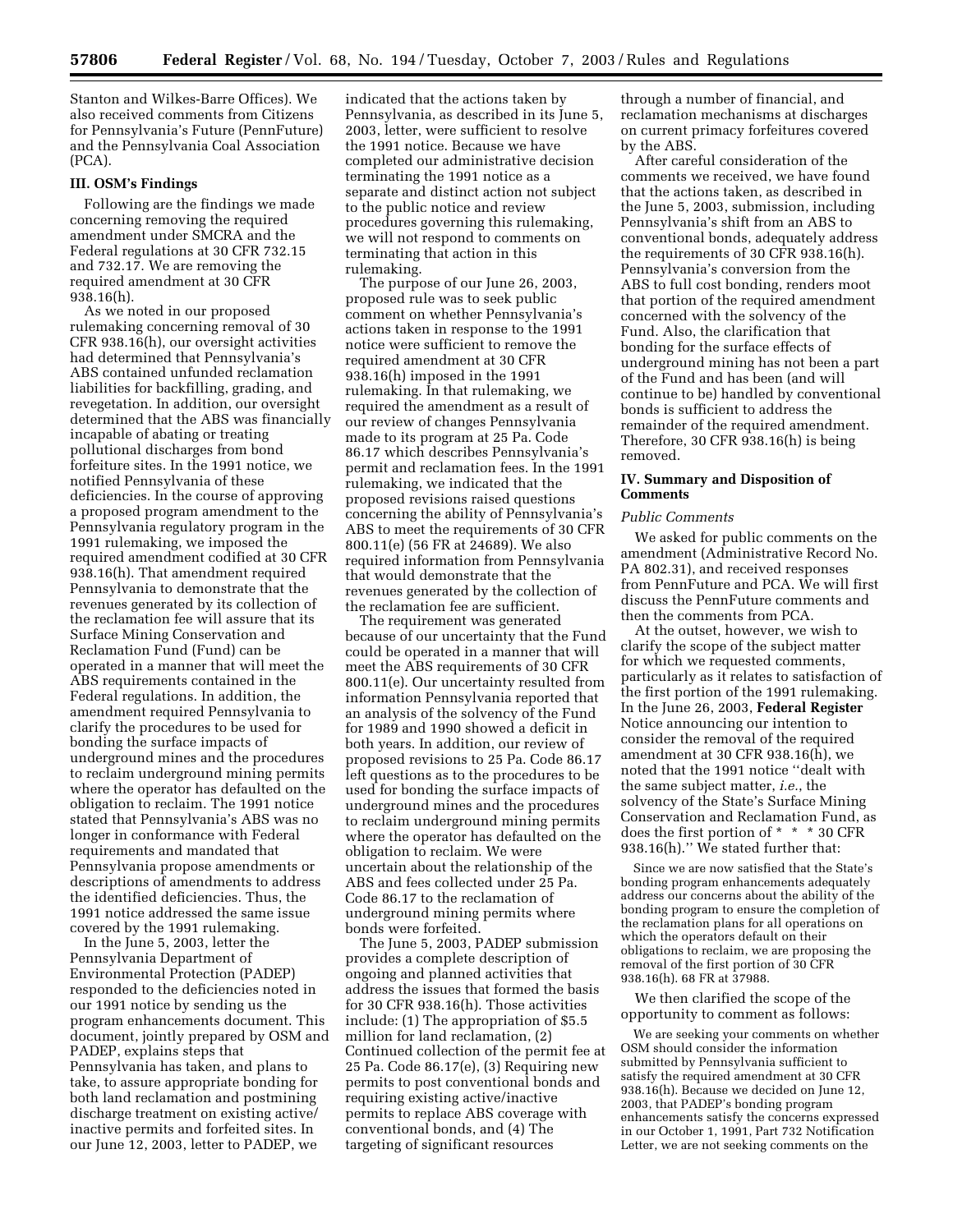adequacy of those bonding program enhancements.

As such, we were effectively asking for comment as to the validity of the proposition that the first portion of the required amendment and the 1991 notice were one and the same and that, therefore, there was nothing more needed from Pennsylvania to satisfy 30 CFR 938.16(h). This question, we believe, is markedly different from the question, not open for comment, of whether actions taken as described in the program enhancements document satisfied the 1991 notice on deficiencies in the ABS.

Nevertheless, we recognize that the June 26, 2003, **Federal Register** Notice may not have presented the scope of proposed action upon which comment was invited with optimal clarity and that, as a result, members of the public may have reasonably believed that they were invited to comment not only on whether resolution of the 1991 Notice also resolved the first part of 30 CFR 938.16(h), but also on the sufficiency of actions described in the program enhancements document to address the deficiencies in the ABS, and, further, on the adequacy of Pennsylvania's bonding program as a whole. For this reason, we are addressing their comments on these latter two issues. However, we continue to maintain that they are outside the scope of this rulemaking.

The PennFuture comments dated July 28, 2003 (Administrative Record No. PA 802.36), were made on behalf of the Pennsylvania Federation of Sportsmen's Clubs, Inc., the Pennsylvania Chapter of the Sierra Club, Pennsylvania Trout, Inc., Tri-State Citizens Mining Network, Inc., and Mountain Watershed Association, Inc.

On July 25, 2003 (Administrative Record No. PA 802.35), PennFuture wrote us concerning our termination of the 1991 notice. PennFuture has requested that we incorporate the comments of its July 25 letter into the comments on removal of 30 CFR 938.16(h). We will consider those comments to the extent that they address the removal of 30 CFR 938.16(h). However, comments that pertain to whether the June 5, 2003, submission satisfies the 1991 notice and comments on the 30 CFR 732.17(c) through (e) process are considered as non-responsive to this rulemaking.

PennFuture commented that OSM is refusing to hear from the public on the adequacy of the June 5, 2003, PADEP submission of the program enhancements document and that in doing so, OSM has violated the public's right to a meaningful ''opportunity to

participate'' in this proceeding, as required by 5 U.S.C. 553(c). It claims this also violates our obligation to ''consider all relevant information'' in making our decision as required by 30 CFR 732.17(h)(7).

We disagree that we have violated the notice and comment requirements of 5 U.S.C. 553(c) and 30 CFR 732.17(h). We have provided the public a meaningful opportunity to participate in this rulemaking and have considered all relevant information in making our decision on the proposal to remove the required amendment at 30 CFR 938.16(h). Our June 26, 2003, proposed rule specifically identified that the proposal to remove 30 CFR 938.16(h) is based upon the information contained in the June 5, 2003, PADEP submission that was submitted in response to our 1991 notice. In addition, the proposed rule specifically requested comments on whether we should consider the information submitted by Pennsylvania sufficient to satisfy the required amendment at 30 CFR 938.16(h).

The June 12, 2003, administrative decision by OSM with regard to the satisfaction of the 1991 notice was a separate and distinct action not subject to the public notice and review procedures governing this rulemaking. To assist the public in commenting, OSM decided that it was appropriate to clarify in this rulemaking that it will consider comments to the extent that they address the satisfaction of 30 CFR 938.16(h) and that comments that address the 1991 notice will be considered as non-responsive to this rulemaking.

PennFuture commented that our prerulemaking commitment to finding that the program enhancements are adequate violate the notice and comment requirements of 5 U.S.C. 553(c) and 30 CFR 732.17(h) and is violating our obligation to serve as a fully informed, impartial decision maker.

We disagree with the comment's presumption that our involvement with the program enhancements document has violated the notice and comment requirements of 5 U.S.C. 553(c) and 30 CFR 732.17(h) or that it compromises our role as a decision maker. Interaction of our staff with State regulatory authorities in the administration of their programs or in the development of State policies and procedures and State program amendments is a routine practice. That interaction does not alter the fact that once material is submitted to us for consideration and a regulatory action is proposed in the **Federal Register**, as was done in this case, any final decision will be based upon the merits after full consideration of the

public comments, including any information provided, on that proposal.

PennFuture commented that because OSM's proposed deletion of the actuarial study requirement from 30 CFR 938.16(h) is entirely dependent on this finding that the program enhancements are adequate, it would seem indisputable that comments or data contesting its adequacy constitute relevant information for OSM to consider under 30 CFR 732.17(h)(7). PennFuture further stated that the notice of proposed rulemaking prevents such information and that OSM will not consider comments on the adequacy of the bonding program enhancements document.

PennFuture has mischaracterized the commenting opportunities provided by this rulemaking. As discussed in response to previous comments, the notice initiating this rulemaking activity specifically identified that the proposal to remove 30 CFR 938.16(h) is based upon the information contained in the June 5, 2003, PADEP submission that addressed our 1991 notice. In addition, the notice specifically requested comments on whether we should consider the information submitted by Pennsylvania sufficient to satisfy the required amendment at 30 CFR 938.16(h). While comments addressing the basis for OSM's administrative decision that the 1991 notice has been resolved are not part of this rulemaking, OSM is considering comments to the extent that they address the satisfaction of the requirements at 30 CFR 938.16(h).

PennFuture has suggested that OSM has firmly committed itself to the positions that the program enhancements are adequate and that the actuarial study requirement of 30 CFR 938.16(h) therefore may be terminated. PennFuture stated that agencies engaged in rulemaking or similar decisions that are subject to notice and comment procedures may not foreordain the results by agreement. Additionally PennFuture stated that OSM must treat the adequacy of the ''program enhancements'' as an open issue that it can decide only after inviting public comment on the issue and giving due consideration to the input in receives. Finally, PennFuture stated that OSM therefore should publish a new notice of proposed rulemaking, expressly invite comment on the adequacy of the program enhancements to address the concerns about the ability of the bonding program to ensure the completion of the reclamation plans for all operations on which the operators default on their obligations to reclaim, and then make its decision whether to delete the actuarial study requirement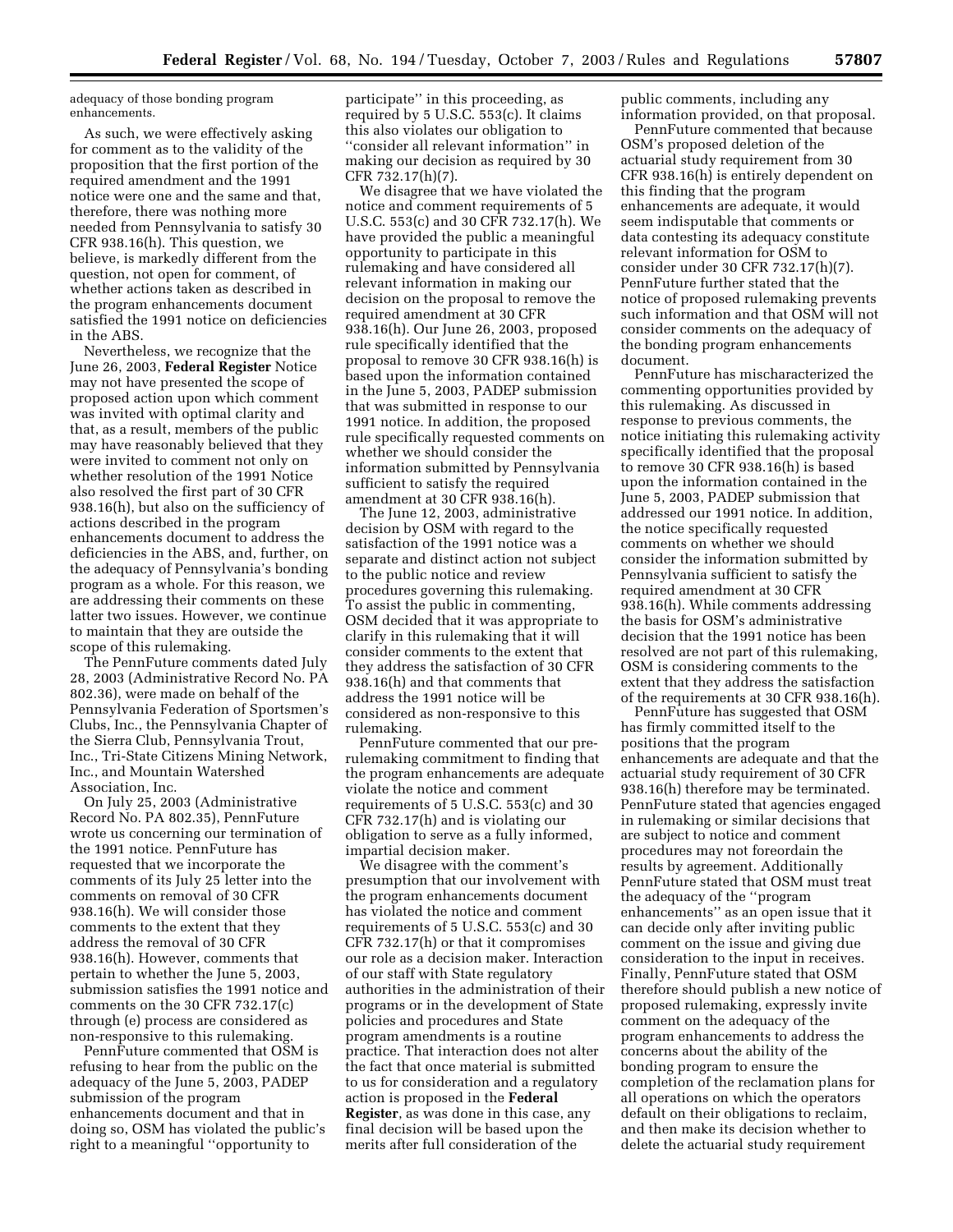from 30 CFR 938.16(h) only after it appropriately considers all relevant information it receives.

We disagree with the comments. The results of this rulemaking were not foreordained by agreement. The fact that OSM staff worked with PADEP staff in developing the program enhancements document does not constitute a binding agreement on OSM as it relates to this rulemaking. As provided for under 30 CFR.732.17(c) through (e), OSM has separately exercised its decision-making authority to review actions taken by PADEP to address the issues identified in the 1991 notice and concluded that the 1991 notice has been resolved. There is no requirement for public notice before revising or terminating such notices and the basis for our June 12, 2003, decision terminating the 1991 notice is beyond the scope of this rulemaking. Separately, we published a proposed rulemaking to obtain public input on whether the information submitted by Pennsylvania in the June 5, 2003, PADEP submission provides sufficient basis for the removal of the requirements at 30 CFR 938.16(h). We are now making our final decision after reviewing all responsive comments. Therefore, further public participation in this decision is not warranted.

PennFuture requested that OSM publish a new notice that completely explains why it believes the program enhancements have been adequately addressed.

Again, we have decided not to adopt the suggestion to publish a new notice with revised discussions of how the program enhancements document addresses the requirements at 30 CFR 938.16(h). The notice of proposed rulemaking for this action provides a complete description of the events leading up to the requirements imposed at 30 CFR 938.16(h). The notice also provides a summary of the activities proposed and undertaken by PADEP that potentially satisfy the outstanding issues as well as a listing of the specific documents that form the basis for our proposal. Because it was not reasonable or practical for us to publish the voluminous documents in the **Federal Register**, we made these documents available to the public in both paper and electronic form upon request. In addition, we offered the opportunity for a public hearing where interested persons could seek clarification of any points needed to facilitate their ability to provide meaningful comment. We believe that the **Federal Register** notice, the information we made available to the public, and the opportunity for a public hearing provided sufficient information to persons interested in

commenting on the notice of proposed rulemaking. Further, PennFuture's extensive comments on this rulemaking exhibit an extensive review of the basis for proposing removal of 30 CFR 938.16(h).

PennFuture commented that PADEP has failed to provide the hard proof of financial soundness and sufficient reclamation performance required by 30 CFR 938.16(h) and that until PADEP submits an actuarial study or similar analysis showing that its bonding program actually guarantees complete reclamation of all permanent program sites, the first requirement of 30 CFR 938.16(h) will remain unresolved and therefore must remain in place.

We disagree with the comment, which misstates the scope of the required amendment. The scope of 30 CFR 938.16(h) was limited to deficiencies in the ABS. PADEP has terminated reliance upon the ABS for its regulatory program and demonstrated that the ABS did not play a role in bonding for the surface effects of underground mining. As such, the Pennsylvania regulatory program now operates consistent with 30 CFR 800.11(a) through (d) rather than under (e) as was cited in the required amendment. While there are residual issues in the transition from the ABS to conventional bonds, they are adequately addressed in the program enhancements document.

PennFuture commented that the fundamental reason PADEP still is unable to submit an actuarial study or similar information demonstrating the solvency of its bonding program is that the program remains insolvent and unable to guarantee treatment of all the post-mining discharges emanating from permanent program sites. PennFuture also indicated that in order to demonstrate the ''soundness or financial solvency'' of its bonding program, PADEP first would have to make its bonding program fiscally sound.

Again, the comment misstates the scope of the required amendment, which is limited to the ABS. In the case of a State operated ABS, the State's obligation to expend funds to reclaim a forfeited site extends to all assets of the ABS unless the scope of reclamation covered by the ABS is expressly limited. Where it is determined that an ABS lacks sufficient assets to cover the full cost of reclamation for which it is applicable, as was the case with Pennsylvania in the required amendment, the State must take steps to sufficiently increase the assets of the ABS to cover existing and reasonably anticipated obligations. Efforts to fix an ABS are evaluated on their ability to make the ABS solvent. However, a State

always has the option to terminate use of its ABS and require conventional bonds to replace ABS coverage. In doing so, a State does not have an obligation to make its ABS solvent before converting to a conventional bonding system (CBS) and requiring applicants to post conventional bonds and existing permittees to replace ABS coverage with conventional bonds. Such a requirement would be well beyond what is required of a CBS under 30 CFR part 800 where posted bonds are deficient or insolvent, as well as beyond anything OSM would be able to require should it withdraw approval of a State program because of an inadequate ABS. In the case of Pennsylvania, which initiated this process in 2001, terminating reliance upon the ABS and requiring all applicants and permittees to shift to conventional bonds did not require a program amendment because the program already included a CBS, which was being applied to underground mines.

PennFuture commented that the ABS Bond Forfeiture Discharge Workplan (Workplan) and the program enhancements document attempt to balance the books not by expanding the assets of the ABS to match the long-term treatment costs it must cover, but by attempting to write off many of those liabilities, and perhaps all of them.

We disagree with the comment. We can find no provisions in the Workplan where PADEP proposes to ''write-off'' primacy discharges forfeited under the Pennsylvania ABS. To the contrary, the Workplan provides for continued revenue to the Fund; precludes the addition of any more potential liabilities to the Fund by halting its use for new permits; reduces potential obligations to the Fund by requiring the replacement of ABS coverage with conventional bonds or other financial guarantees at existing permits; and provides a structured approach to achieving reclamation of pollutional discharges by targeting significant resources through a variety of financial and reclamation mechanisms at current primacy forfeitures which fall under the ABS. Any initiative to eliminate the revenue to the fund would be an amendment to the program, which could not be implemented without going through the program amendment process, including opportunity for public comment.

PennFuture commented that until PADEP has actually implemented all of its ''program enhancements'' and actually shown that they achieve the objectives applicable to all SMCRA bonding programs, it cannot satisfy the first requirement of 30 CFR 938.16(h) to ''demonstrate'' the adequacy and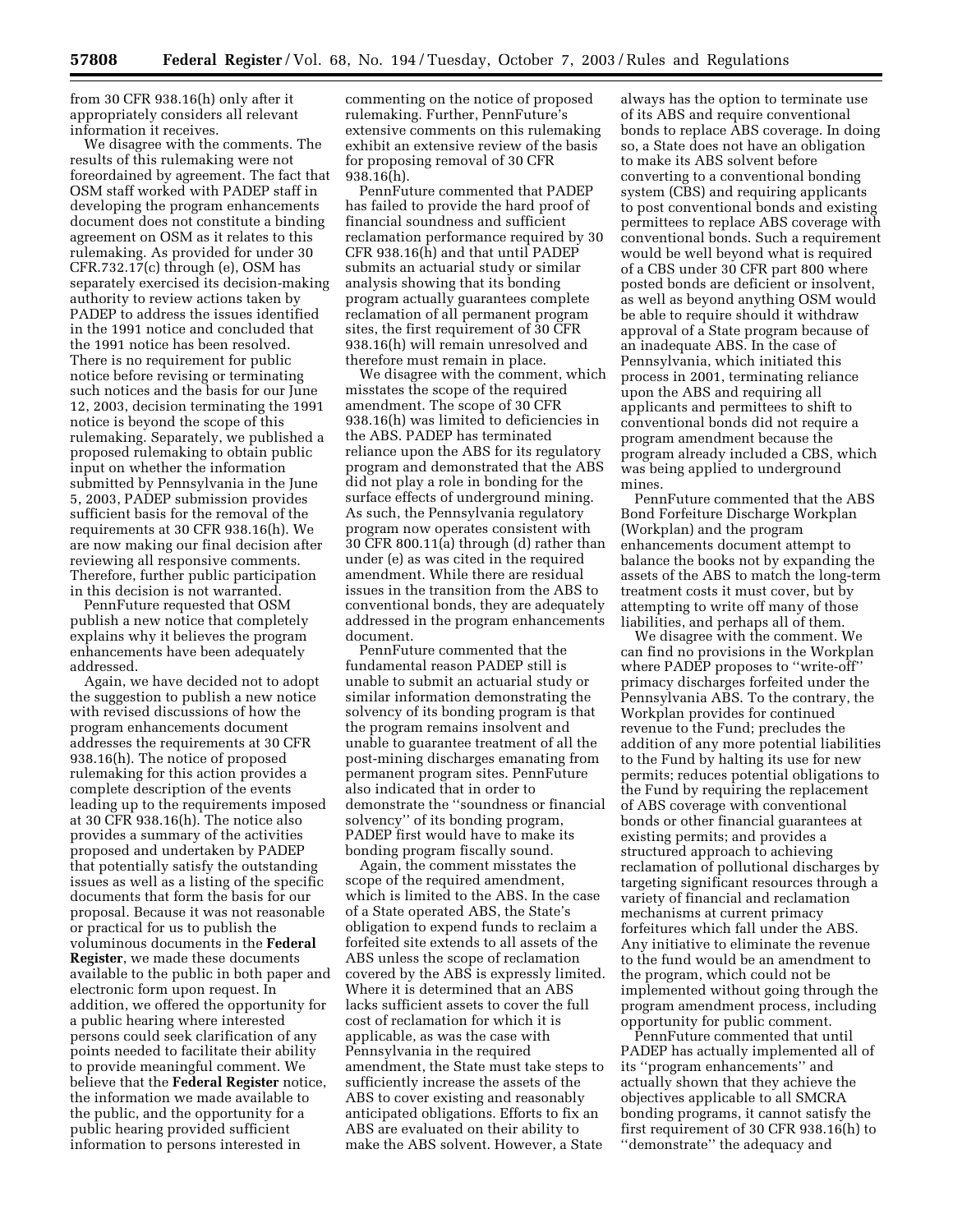solvency of its bonding program. PennFuture further stated that because the program enhancements document does not (and cannot) provide that proof, OSM must leave the first requirement of 30 CFR 938.16(h) in place, and must institute Part 733 proceedings based on PADEP's failure to satisfy it.

Again, the comment misstates the scope of the required amendment, which is limited to the ABS. In fact, if we were to accept the comment and initiate a Part 733 action and ultimately take over all or a portion of Pennsylvania's approved program or substitute a Federal Program, we couldn't begin to address the problems caused by the deficiencies in the ABS as well as the program enhancements document does. PADEP has provided a credible approach to addressing outstanding bond program reclamation responsibilities and OSM has concluded that the required amendment at 30 CFR 938.16(h) is satisfied. Therefore, OSM has no basis for initiating proceedings under 30 CFR part 733.

PennFuture raised questions on PADEP's June 5, 2003, letter regarding the payment of reclamation fees by underground mine operators.

The 1991 rulemaking at 30 CFR 938.16(h) required Pennsylvania to clarify the procedures to be used for bonding the surface impacts of underground mines and the procedures to reclaim underground mining permits where the operator has defaulted on the obligation to reclaim. OSM imposed the requirement to clarify bonding forfeiture funding procedures and the responsibilities of the ABS. Bond program shortfalls have been documented by the 1993 Milliman & Robertson actuarial study and the February 2000 PADEP Assessment Report. Because PADEP has clarified that it has not been relying on the ABS for bond coverage for the surface effects of underground mines that portion of the required amendment has been satisfied.

PennFuture commented that statements that underground mines are bonded under a CBS is erroneous because, lacking a mandatory sitespecific bond adjustment provision, Pennsylvania's approved program has never included a conventional SMCRA bonding system.

We do not agree with this comment. The fact that Pennsylvania did not have a mandatory adjustment provision does not alter the fact that, under its approved program, it had been accepting conventional bonds as providing full bond coverage, separate from the ABS, for the surface effects of

underground mines. We agree that Pennsylvania needs to modify its program to include a mandatory bond adjustment provision. However, imposing such a required amendment is beyond the scope of 30 CFR 938.16(h). In any case, a commitment to propose such an amendment was included in the program enhancement document. In fact, the proposed amendment has now been received by OSM and we have published it for comment in a separate FR notice.

PennFuture commented that because the authorization in 25 Pa. Code 86.17(e) to use reclamation fees on all bond forfeiture sites is part of the OSMapproved State regulatory program, PADEP may not deviate from the terms of that program through an unwritten policy or a mere letter to OSM. PennFuture asserted that the plain terms of the permit fee regulation at 25 Pa. Code 86.17(b), approved at primacy, required payment of the \$50 per acre fee by everyone planning to engage in surface mining activities (a term that included surface activities associated with an underground mining operation). That provision was deleted in 1991 and replaced with 25 Pa. Code 86.17(e), which expressly exempts underground operators from the permit fee requirement, but does not expressly prohibit the use of fee moneys to reclaim surface effects of underground mining. PennFuture further stated that if PADEP wants to place such a restriction on the use of the funds, the only way it can do so is through a program amendment. PennFuture believes that the explanation presented in PADEP's June 5, 2003, letter does not resolve, but rather highlights, an inconsistency between the terms of the approved Pennsylvania program and its implementation and that the inconsistency can be ''clarified'' in only one of two ways: (1) PADEP's elimination of the unpromulgated and unapproved restriction on the use of the ABS reclamation fees, or (2) PADEP's submission and our approval of a program amendment incorporating the restriction that PADEP claims to apply in practice.

We do not agree with PennFuture's assertion that 25 Pa. Code 86.17(b) prevented PADEP from establishing and operating within the boundaries of the Pennsylvania ABS. Pennsylvania's regulation at 25 Pa. Code 86.17(b) provided the authority to collect a permit application fee. When Pennsylvania deleted subsection (b) and added subsection (e) in 1990, it stated that ''[s]ection 86.17 is changed to *clarify* that the \$50 per acre reclamation fee does not apply to the surface effects

of underground mining.'' Volume 18, *Pennsylvania Bulletin,* 3385, June 16, 1990. (Emphasis added) Since the 1990 changes ''clarified,'' rather than ''created,'' the reclamation fee exemption for underground operators, PADEP's June 5, 2003 assertion that ''[b]onding of surface impacts of underground mines has always been under a conventional bonding system'' is consistent with previously approved and currently approved regulations. The discretionary authority under 25 Pa. Code 86.152 and 86.149(b)(7) provided PADEP with the option of adjusting bonds on sites it determined were covered by the ABS. In addition, there were no program restrictions preventing PADEP from allocating the reclamation fees collected to those sites where bonds were adjusted pursuant to the discretionary authority. The required amendment at 30 CFR 938.16(h) requested that Pennsylvania clarify its existing procedures with regard to that process. PADEP has done so, by stating in its June 5, 2003, letter that underground mines are not subject to the reclamation fee, and that the ABS moneys are not used for reclaiming underground mines. We believe these statements are legally supported by the flexible language contained in the State's regulations at 25 Pa. Code 86.17 and 86.152. Moreover, and as stated above, PADEP is now requiring all mine permits to post a full cost reclamation bond and PADEP has proposed a number of enhancements, as well as an amendment making it clear that bond adjustment will be mandatory when adjustment is needed.

PennFuture commented that the PADEP technical guidance document that remains in effect provides that the mine drainage treatment component for an underground anthracite (*see* PADEP Technical Guidance Document No. 563– 2504–45 1, ''Bonding: Anthracite Underground Mines'' (February 15, 1997)) is limited to the cost of replacing the treatment system.

We appreciate the commenter pointing out that Pennsylvania's 1997 guidance document is not consistent with our 1997 acid mine drainage (AMD) policy statement issued shortly after their guidance document (while the Pennsylvania guidance document reflects Federal bonding requirements for underground mines promulgated in 1980, those requirements were simplified with that express provision limiting bonding to the cost of removing or replacing the treatment system being removed in 1983). However, that inappropriate limitation in the guidance document is not germane to the requirements of 30 CFR 938.16(h) nor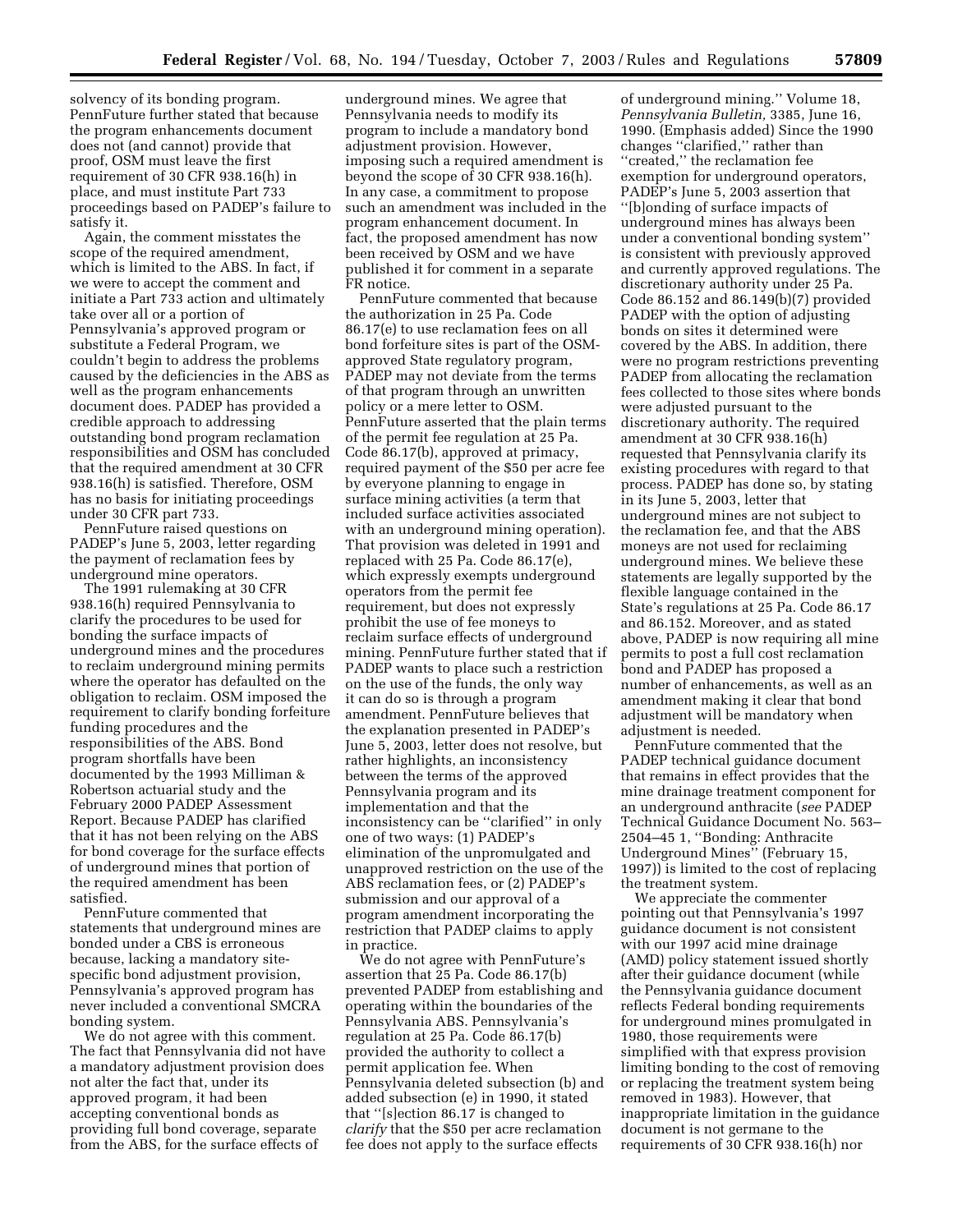our basis for proposing to remove it. Therefore, the comment is outside the scope of this action.

PennFuture indicated that the program enhancements document suggests that PADEP will include long term treatment costs in calculating the water treatment component of conventional bonds, but the formula it provides (in Appendix 1) incongruously does not take into account the costs of replacing the treatment system.

First, the approach to calculating costs for conventional bonds is outside the scope of the 1991 rulemaking codified at 30 CFR 938.16(h) and our basis for proposing to remove it. In any case, we have found that PADEP's approach to calculating the annual treatment cost includes a component for recapitalization. Our technical staff has been working with PADEP on refining treatment cost calculations and confirms that the cost of reconstructing the discharge treatment system is included. Please note that PADEP plans to address this issue through a specific guidance document that will be open to public comment. We encourage you to contact PADEP and notify them of your interest to review and comment on new and revised technical guidance documents.

PennFuture commented that the method for calculating the bond for an underground mine can be ''clarified'' once and for all only if it is part of the OSM-approved, OSM-enforceable State regulatory program.

Underground bond calculation procedures are part of the approved program. Consistent with Federal regulatory programs, States may implement bonding calculations and bond rates through agency guidelines. Pennsylvania maintains bond rate guidelines through its Technical Guidance Document system. We have generally not required the submission of those guidance documents as program amendments nor would we expect to unless they seemed to conflict with the approved program. In any case, the method for calculating the bond amount for conventional bonds required to be posted for the surface effects of underground mines is beyond the scope of this rulemaking which, as previously explained, is limited to the ABS.

PennFuture commented that PADEP's June 5, 2003, submission does not satisfy the first requirement of 30 CFR 938.16(h) to demonstrate that Pennsylvania's bonding program guarantees timely and complete reclamation of all bond forfeiture sites. PADEP has not submitted such proof, and the unfolding situation with C&K Coal Company shows that it is unable to do so.

Please review our responses to a number of similar comments above. PADEP's June 5, 2003, submission does satisfy the requirements of 30 CFR 938.16(h). In addition, PADEP has provided a credible approach to addressing residual reclamation obligations covered by the ABS. These include the provision of \$5.5 million for land reclamation, the conversion of active mine permits to full cost bonding, and the development of a long-term treatment approach to pollutional discharges on active and forfeited mine sites. Forfeiture situations such as those presented by C&K Coal Company are unfortunate and are representative of the types of challenges that PADEP faces as it addresses those residual obligations. We have committed to a cooperative partnership with PADEP that will target the resources of both agencies towards the implementation of the bond program enhancements put forth by PADEP under the program enhancements document. We are confident that the shift from the ABS to conventional bonds (which brings the Pennsylvania program into conformance with Federal requirements) together with ongoing and planned enhancements to address the residual ABS obligations, constitutes the best approach to resolving residual obligations of the ABS such as the one referenced in the comment.

PennFuture commented that we should allow the required program amendment codified at 30 CFR 938.16(h) to remain in place, and should now institute the Parp 733 proceedings we should have initiated in early 1992 based on PADEP's failure to satisfy the two requirements codified therein.

Please see our response above to similar comments. The required amendment at 30 CFR 938.16(h) has been satisfied and we have no basis for initiating proceedings under 30 CFR part 733.

The following comments from PennFuture are derived from its letter to us dated July 25, 2003, regarding our action in terminating the 1991 notice. As we noted above, we are identifying and responding to these comments only to the extent that they arguably apply to removal of the required amendment at 30 CFR 938.16(h) and have not already been addressed above.

PennFuture stated that OSM has flipflopped from its previous insistence that all forfeiture discharges receive timely treatment.

We do not agree with this comment. We have consistently required, in Pennsylvania as well as other states, that any ABS must have sufficient assets to complete the reclamation plan of all

sites covered by the ABS. We have consistently judged efforts to correct identified deficiencies in an ABS by that same standard. However, this is the first time we have faced a situation in which a State has decided to replace ABS bond coverage for new and existing permits with conventional bonds rather than trying to fix a deficient ABS and continue reliance upon it. Again, when the bond coverage being provided to operations as part of an approved program under 30 CFR 800.11(e) is determined to be insufficient, it is appropriate to require replacement of that bond coverage with a conventional bond posted under 30 CFR 800.11(a) through (d). That is what OSM would do if we were to institute a Federal bonding program in Pennsylvania or any other State with an ABS. However, there is no obligation to make the bond coverage under subsection (e) solvent before doing so. That does not mean that the obligation to treat forfeiture discharges goes away. That obligation remains first with the permittee. Second, it resides with the bond coverage to the extent funds are available. However, Pennsylvania, or any other State, is only obligated to treat forfeiture discharges to the extent bond funds are available.

PennFuture stated that by using a watershed approach to address primacy forfeiture discharges, OSM is attempting to hide the failure of PADEP and OSM to ensure full implementation of the reclamation plan for every primacy forfeiture site.

We do not believe this comment is within the scope of this rulemaking. However, we will respond. We support PADEP's approach to address all mine drainage problems in the Commonwealth, including those from primacy forfeitures, on a watershed basis. Given the range of State and Federal government programs and citizen based mine drainage treatment efforts ongoing in Pennsylvania, PADEP must carefully consider each primacy forfeiture discharge in the context of all pollution in the watershed. Without such an approach, scarce programmatic and technical resources could be wasted. SMCRA and the 30 CFR part 800 bonding regulations do not prohibit the regulatory authority from implementing discharge abatement activities in the context of an entire watershed.

PennFuture stated that it will take years for the agencies to perform all the studies, calculate all the wasteload allocations, create the priority lists, evaluate the available funding and other mechanisms, and confront the hard decisions to formally abandon certain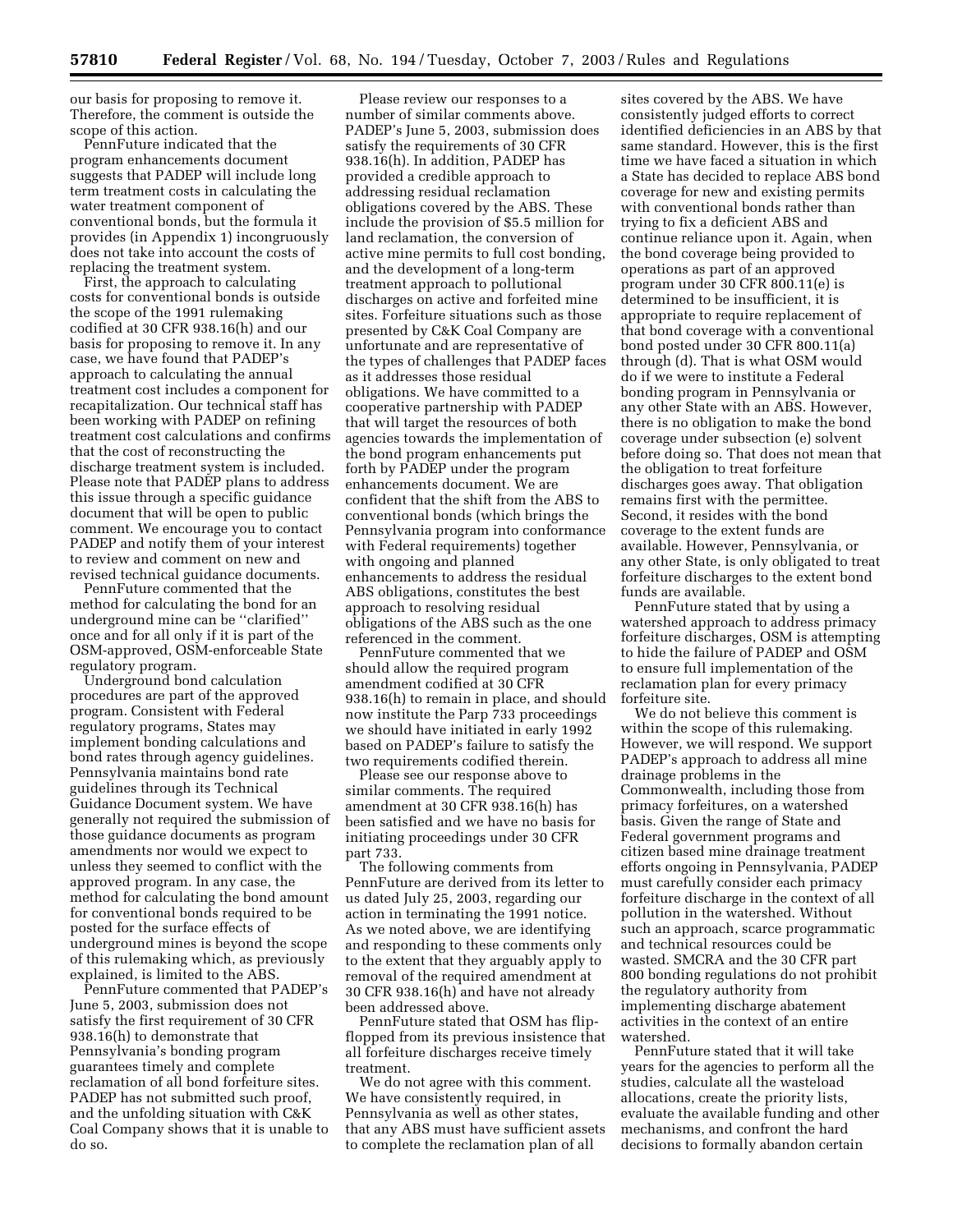primacy discharges. PennFuture stated that in the meantime, the primacy forfeiture discharges will continue to flow without treatment, and the list of them will grow longer.

While we do not believe it is within the scope of this rulemaking, we agree with the comment that collecting the appropriate scientific information and developing effective abatement plans may require a considerable amount of time. However, PADEP and we have committed to a joint agency cooperative approach to developing watershed plans that will successfully abate forfeiture discharges. We acknowledge that until such time as a discharge abatement plan becomes effective, certain discharges may go untreated.

PennFuture commented that the program enhancements document fails to show that sufficient financial guarantees have been or will be posted for active and inactive discharge sites to prevent the discharges from going untreated after forfeiture occurs.

Again, while we believe this comment is outside the scope of this rulemaking, we will respond. PADEP has invested a great deal of effort in developing a remedy to the inadequacies of the classic bonding approach to long-term discharges. In the short-term, it has used its enforcement and compliance process to initiate a number of treatment trusts on active mine sites. It has invested staff resources in the development of a workable trust approach. For the longterm, PADEP has committed a process where operators will have to put up a separate bond that will provide for longterm treatment in the event of a forfeiture. If operators refuse or are unable to come up with the bond, PADEP will use its enforcement and compliance process to have the operator commit to building a financial assurance (trust) over a specified period of time. PADEP's approach is within their approved statutory and regulatory requirements and will take some time to be fully implemented. We agree that it is possible that certain sites may forfeit their bonds leaving insufficient funds for the immediate treatment of any pollutional discharges. In such cases, PADEP has committed to addressing the sites as part of their watershed approach under the Workplan.

PennFuture commented that the bond conversion program was a misdirected effort because instead of focusing on the major problem of mine drainage treatment guarantees, PADEP conducted a multi-year effort to revamp parts of its program for guaranteeing land reclamation, which consumed considerable resources of both mine operators and PADEP staff.

We do not agree with the comment. PADEP's plan for converting existing operations from the ABS to conventional bonds was designed to maximize the number of sites obtaining conventional bonds and minimize the number of forfeitures that might be triggered by the conversion process. It also addresses the water treatment component in a manner consistent with OSM's 1997 AMD policy statement as applied under programs with conventional bonds.

PennFuture submitted a list of activities ongoing in the Pennsylvania regulatory program, in support of a contention that Pennsylvania's transition to a CBS is not complete. PennFuture commented that based upon the submitted reasons, Pennsylvania is still operating an ABS.

We acknowledge that the Fund still exists. However, with regard to the comment and its relevance to the removal of the required amendment at 30 CFR 938.16(h), we note that PADEP, rather than continuing efforts to make the ABS solvent, is now requiring all mine permits to post a full cost reclamation bond. We also acknowledge that, through implementation of the workplan described in the enhancements document, PADEP is continuing efforts to further reduce the residual potential obligations to the Fund by obtaining other forms of financial guarantees for those potential obligations where possible. However, that does not alter the fact that the required actions described in 30 CFR 938.16(h) are now moot because Pennsylvania chose a different course to address the issues raised.

PennFuture commented that the Workplan is inconsistent with SMCRA because it allows primacy discharges to be lumped with all other post mining discharges under a prioritized reclamation approach. That process, PennFuture contends, is inconsistent with SMCRA. PennFuture further stated that, under SMCRA, primacy sites are legally distinctive and are not supposed to be thrown in with every other abandoned coal mine in the State and that the Workplan explicitly allows for primacy forfeiture discharges to go without treatment based on the unavailability of funds, and it effectively writes off some primacy discharges permanently because they fall below the treatment threshold on the priority list.

We do not agree that the Workplan is inconsistent with SMCRA. As we have stated in a previous decision on a Pennsylvania bonding amendment, SMCRA does not prevent regulatory authorities from prioritizing reclamation

efforts to effectively allocate staff resources or to improve the environmental outcome of program operations. *See* 56 FR 55080, 55084 (October 24, 1991) (''To the extent that [State programs] provide only for a ranking of sites for reclamation without compromising the requirement that all sites for which bonds were posted be properly reclaimed, however, they are not inconsistent with \* \* \* SMCRA \*\*\*'') Likewise, there are no provisions under SMCRA or the 30 CFR part 800 bonding regulations that prevent the regulatory authority implementing discharge abatement activities in the context of an entire watershed. OSM supports PADEP's approach to address all mine drainage problems in the Commonwealth, including those from primacy forfeitures, on a watershed basis. As we noted above, PADEP must carefully consider each primacy forfeiture discharge in the context of all pollution in the watershed. Without such an approach, programmatic and technical resources could be wasted. We disagree that the discharge Workplan would allow PADEP to ''write-off'' sites based upon a treatment threshold established on a priority list. We expect that some discharges will be addressed under abatement plans where treatment may not be at the specific discharge location or may be carried out in combination with non-primacy forfeiture discharges. However, we anticipate that all primacy forfeiture pollutional discharges will be addressed by PADEP.

PennFuture commented that OSM has previously ruled on the prioritization of bond forfeiture reclamation in the October 24, 1991, **Federal Register** (56 FR 55080), when it stated that ''neither SMCRA nor the Federal regulations provide for prioritizing sites for reclamation, since both presume that site-specific bonds, together with necessary supplemental funding from alternative bonding systems, will be immediately available and adequate to cover reclamation costs for each site.'' 56 FR at 55084.

In response, we note that our October 24, 1991, finding, also stated that prioritization would be inconsistent with SMCRA where it ''would allow high priority sites to be reclaimed while neglecting lower priority sites.'' *Id.* The Workplan calls for reclamation, including water treatment, for all permanent program sites, even though some will have to wait longer than others, and some will be treated on a watershed basis. Neither of these approaches equates to a ''write-off'' of permanent program site reclamation costs.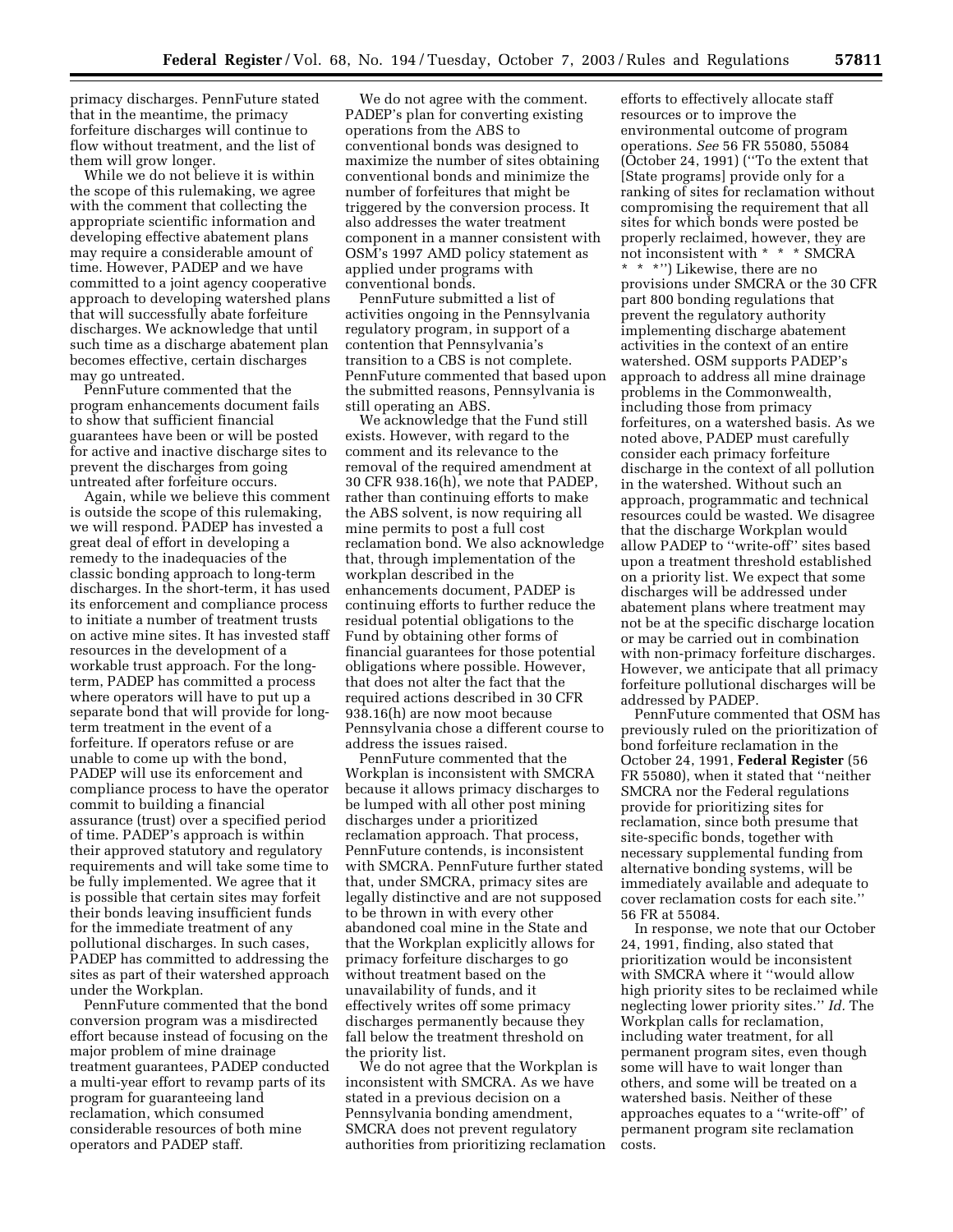In support of its previous comment that OSM and PADEP cannot ''writeoff'' outstanding obligations of an ABS, PennFuture referenced past OSM decisions in Missouri (56 FR at 21281), Kentucky (57 FR at 37090), and West Virginia (60 FR at 51918) (codifying quoted language at 30 CFR 948.16(lll)).

We do not agree that The Workplan will ''write-off'' primacy forfeiture discharges. The Workplan provides for PADEP to develop and maintain a statewide strategy and to dedicate staff resources expeditiously to address primacy forfeiture discharges. The Workplan also provides for periodic reporting on the status of the discharge inventory, reclamation accomplishments, and to provide us with information on program issues encountered during the process. In addition, the Workplan makes information on the statewide strategy, site-specific abatement plans and abatement schedules available to the public. We have concluded that the development of a statewide strategy and site-specific plans with periodic reporting and public involvement provides a process that will address all primacy forfeiture discharges in a manner that will maximize the environmental benefits on a watershed basis. At the same time, we reiterate an earlier response that pointed out that converting from an ABS that is deficient to conventional bonds is quite distinct from efforts to maintain and correct deficiencies in an ABS, as was done by Missouri, Kentucky and West Virginia. Again, Pennsylvania is not obligated to make its ABS solvent before replacing the ABS with conventional bonds.

PennFuture commented that it disagreed with the discussion in the program enhancements document that dealt with bond program ''liability'' versus ''programmatic accountability.'' PennFuture stated that the document makes no effort to explain the distinction between the State not being ''liable'' for treatment costs on bond forfeiture sites and it having ''programmatic accountability'' to ensure there is sufficient funding available for that purpose.

While this comment is outside the scope of this rulemaking we will clarify the point. Again, the operator remains liable for all unfinished reclamation obligations, including water treatment at a forfeited site. The regulatory authority has an obligation to use forfeited and/ or ABS funds to complete the reclamation plan to the extent funds are available. The regulatory authority also has programmatic accountability to assure that there are sufficient funds available. However, failure to fulfill its

programmatic responsibility to assure that sufficient funds are available in the event of forfeiture does not make the State liable for completing the reclamation plan.

Penn Future commented that the Workplan wrongly classifies Title V primacy bond forfeiture sites as a subset of ''[t]he universe of abandoned mine lands,'' and that PADEP has decided that discharges from primacy forfeiture sites are properly classified as nonpoint source discharges for TMDL purposes. Penn Future takes issue with the letter from the Environmental Protection Agency dated November 7, 2001, that discusses the use of TMDL's when addressing discharges on abandoned mine sites.

While we believe this comment falls outside the scope of this rule making, we will address it. We disagree with the Penn Future's characterization of the letter with regard to the Workplan. The Workplan does not address whether specific discharges are point or nonpoint sources. Primacy forfeiture discharges will be addressed by PADEP through a variety of financial and reclamation mechanisms consistent with Pennsylvania's approved Environmental Protection Agency (EPA) water quality program. The Workplan includes a commitment by PADEP to make discharge abatement plans available to the public. At that time, the public will have an opportunity to comment on the treatment of discharges on a site-by-site basis.

Penn Future commented that the Workplan fails to mention any discharges addressed by remining or the ''rec-in-lieu'' program.

While we believe this comment falls outside the scope of this rule making, we will address it. The value of remining efforts in Pennsylvania is well known and OSM and PADEP chose to not devote the considerable space needed to establish the value of the activity. Persons interested in the accomplishments of the remining program in Pennsylvania can visit the EPA website and obtain a copy of the document ''Coal Remining—Best Management Practices Guidance Manual'' (EPA 821–B–01–010). Under Section 6 of that document, there is a considerable amount of information on the water quality accomplishments of remining in Pennsylvania. Both reclamation mechanisms, and particularly remining, present opportunities for PADEP to address primacy forfeiture discharges.

PennFuture commented that PADEP is unable to pledge future use or availability of certain resources as part of the discharge abatement Workplan.

PennFuture specifically questioned the availability of Growing Greener grants and the 10% Set-Aside under the SMCRA Abandoned Mine Land Program.

While we believe this comment falls outside the scope of this rulemaking, we will address it. We do not agree with the comment. The Workplan provides for PADEP to develop and maintain a statewide strategy using a number of financial and reclamation resources. Growing Greener Grants and the 10% Set-Aside represent potentially significant resources and have been used to achieve meaningful reclamation in the treatment of post-mining pollutional discharges. While the extent of their contribution will have to be determined on an annual basis, past accomplishments demonstrate their value to the overall Workplan approach to pollution abatement.

PennFuture commented that treatment bonds and trust funds will not prevent future primacy forfeitures. PennFuture stated that although the posting of full-cost water treatment bonds or, as an alternative to those bonds, establishment of treatment trusts may curb the rate of growth of the ABS funding shortfall, they will not prevent that shortfall from expanding or the list of untreated primacy forfeiture discharges from lengthening.

While we believe this comment is outside the scope of this rulemaking, we agree that bonds and trusts funds specifically covering the treatment of pollutional may not be a final solution for every discharge. However, we believe these efforts will significantly reduce the potential shortfall of the ABS. PADEP has invested a great deal of effort in developing a remedy to the inadequacies of the classic bonding approach to long-term discharges. In the short-term, it has used its enforcement and compliance process to initiate a number of treatment trusts on active mine sites. It has invested staff resources to the development of a workable trust approach. For the longterm, PADEP has committed to a process whereby operators will have to put up a separate bond that will provide for long-term treatment in the event of a forfeiture. If operators refuse or are unable to come up with the bond, PADEP will use its enforcement and compliance process to force the operator to commit to building a financial assurance (trust) over a specified period of time. This is an approach PennFuture supported in a request for comments on OSM's Advance Notice of Proposed Rulemaking published in the **Federal Register** on May 17, 2002 regarding AMD bonding issues (67 FR 35070). We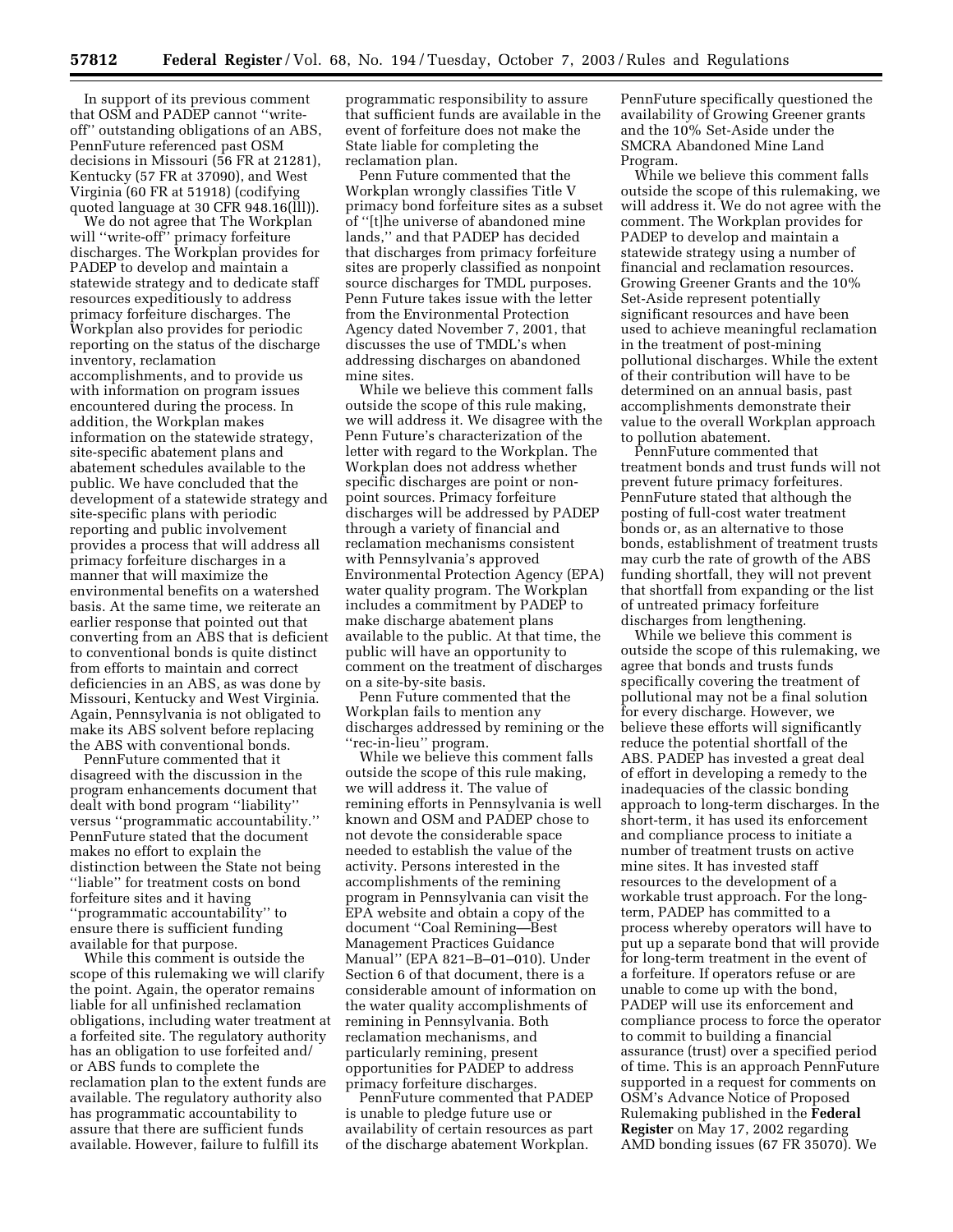believe that treatment bonds and trust funds will lead to successful treatment of many more discharges than could be successfully treated employing the classic approach to conventional bonding, and will also remove potential obligations to the ABS.

PCA submitted comments on July 28, 2003 (Administrative Record No. PA 802.37). PCA commented that it supported the removal of the required amendment at 30 CFR 938.16(h). However, PCA believed that it was important that the final rulemaking clarify the nature of the removal through four points. We will respond to each point in turn.

In its first point, PCA indicated that it believes that Pennsylvania's proposal for financial assurances at sites with post mining discharges is more detailed and advanced than any proposed Federal regulatory requirements. PCA wanted us to state clearly that Pennsylvania may make changes to its proposed submission and that changes will be subject to public participation.

We acknowledge PCA's support of removal of the required amendment. As we noted earlier, in our proposed rule of June 26, 2003, we requested comments on PADEP's submission of the program enhancements document as it related to removal of the required amendment at 30 CFR 938.16(h). We believe that Pennsylvania has the existing statutory and regulatory authority to implement the provisions discussed in the document. As such, there is no need for the document to be submitted to us for processing as a program amendment under 30 CFR part 732. While Pennsylvania is free to make changes to the document, we will be closely monitoring any such changes to insure that they are based on Pennsylvania's approved program. Any changes that are not based on the approved program will be subject to the program amendment standards of 30 CFR part 732, including public participation.

In its second point, PCA is concerned with Pennsylvania's plans to move ahead with implementing a trust fund system that could put operators at a competitive disadvantage because it is more detailed, comprehensive and rigorous than other states require. PCA is also concerned that the trust fund system could put some operators out of business altogether. PCA requests that PADEP implement a treatment trust fund system that is no more stringent than any Federal program.

We disagree with the premise of the comment. We believe that the steps PADEP is taking are consistent with Federal requirements and, as such, will not put Pennsylvania operators at a competitive disadvantage.

In its third point, PCA indicated that there exists a bonding crisis in the mining industry making it difficult for operators to obtain bonds and it believes that surety bonding will not be available to address postmining discharges. PCA wants us and PADEP to acknowledge the need to review options in light of the bonding crisis and to ensure that our efforts to implement the joint workplan are designed to avoid further worsening of bonding difficulties.

We acknowledge the problems operators have in securing bonds. We believe that the trust fund option described as part of the bonding enhancements document is a valid alternative that will assist operators in their meeting reclamation requirements without adding to the burden of securing conventional bonds. The trust fund provisions will also assist in securing the release of conventional bonds, thus assisting operators to secure conventional bonds for other minesites.

In its fourth and final point, PCA indicated that operators have been treating discharges from minesites for years. Often, these treated discharges are entering streams that are severely degraded which means the treatment has little or no benefit to the hydrologic balance of the receiving watershed. In those cases, PCA indicated that it may not be prudent for PADEP to require operators to post a conventional bond or a trust fund for perpetual treatment.

As previously stated, the operator remains liable for completing the reclamation plan, including water treatment, and the regulatory authority has a programmatic accountability to assure that adequate financial resources are available in the event of bond forfeiture. Therefore, we do not agree with this comment.

### *Federal Agency Comments*

Under 30 CFR 732.17(h)(11)(i) and section 503(b) of SMCRA, we requested comments on the amendment from various Federal agencies with an actual or potential interest in the Pennsylvania program (Administrative Record No. PA 802.31). On July 3, 2003 (Administrative Record No. PA 802.32), MSHA's Wilkes-Barre Office wrote to us noting that it had no comments on the proposal.

On July 16, 2003 (Administrative Record No. PA 802.33), MSHA's New Stanton Office wrote to us indicating that before a mine is abandoned, MSHA requires that all underground mine openings are sealed and refuse piles and impoundments are abandoned according to its requirements at 30 CFR 77.215. MSHA observed that there are

many impoundments in Pennsylvania attached to bankrupt mines that have not been abandoned. MSHA noted that the conversion of all active and inactive mining permits to a full cost conventional bond should allow Pennsylvania to reclaim these sites. MSHA concluded by noting that it had no objections to removing the required amendment at 30 CFR 938.16(h).

We agree with MSHA's comments.

## *Environmental Protection Agency (EPA) Comments*

Under 30 CFR 732.17(h)(11)(i) we requested comments on the amendment from EPA (Administrative Record No. PA 802.31). EPA responded on July 17, 2003 (Administrative Record No. PA 802.34) that it appears that PADEP has provided sufficient information to justify removal of the required amendment at 30 CFR 938.16(h). EPA further indicated that it determined that there are no apparent inconsistencies with the Clean Water Act or other statutes or regulations under its jurisdiction.

## **V. OSM's Decision**

Based on the above findings, we are removing the required amendment at 30 CFR 938.16(h).

#### **VI. Procedural Determinations**

### *Executive Order 12630—Takings*

This rule does not have takings implications. This determination is based on the analysis performed for the counterpart Federal regulation.

# *Executive Order 12866—Regulatory Planning and Review*

This rule is exempted from review by the Office of Management and Budget under Executive Order 12866.

## *Executive Order 12988—Civil Justice Reform*

The Department of the Interior has conducted the reviews required by section 3 of Executive Order 12988 and has determined that this rule meets the applicable standards of subsections (a) and (b) of that section. However, these standards are not applicable to the actual language of State regulatory programs and program amendments because each program is drafted and promulgated by a specific State, not by OSM. Under sections 503 and 505 of SMCRA (30 U.S.C. 1253 and 1255) and the Federal regulations at 30 CFR 730.11, 732.15, and 732.17(h)(10), decisions on proposed State regulatory programs and program amendments submitted by the States must be based solely on a determination of whether the submittal is consistent with SMCRA and